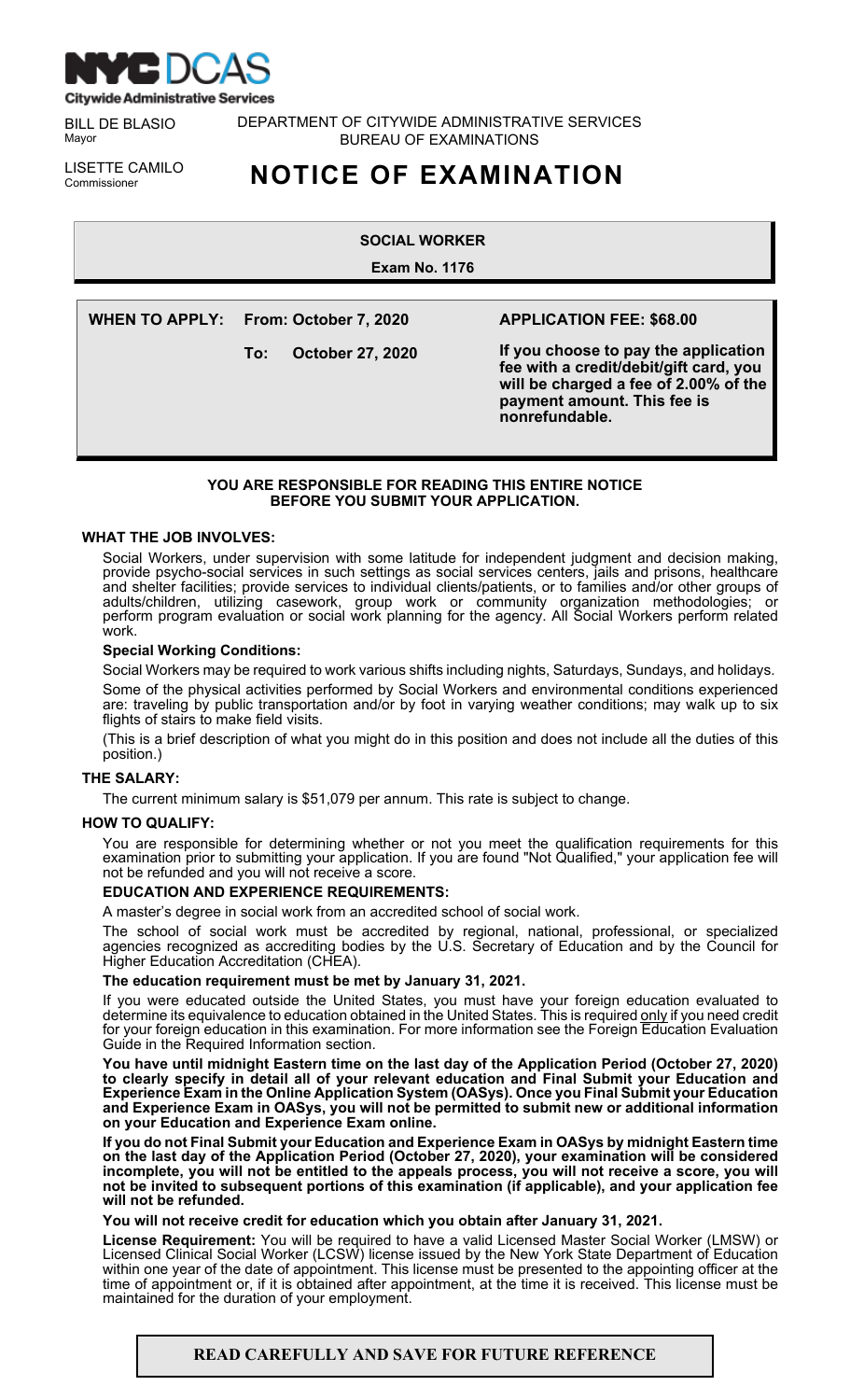If you fail to obtain your LMSW or LCSW license within one year of the date of appointment, your probationary period will be automatically extended for six months. If you fail to obtain the required license by the end of 18 months of service, you will be terminated.

**Additional Information:** Section 424-a of the New York Social Services Law requires an authorized agency to inquire whether a candidate for employment with child-care responsibilities is or has been the subject of an indicated child abuse and maltreatment report on file with the statewide central register of child abuse and maltreatment. Candidates who have been the subject of such a report will not be assigned to any position which requires child-care responsibilities.

## **The Protection Of People With Special Needs Act:**

Article 20 of the Executive Law and Article 11 of the Social Services Law require an authorized agency to inquire whether a candidate for employment to a position with the potential for regular and substantial contact with vulnerable persons with special needs has been found responsible for serious or repeated acts of abuse and neglect. Candidates who have substantiated/indicated cases on file with the statewide register known as the Staff Exclusion List maintained by the NYS Justice Center for the Protection of People with Special Needs will not be assigned to such a position.

## **Prison Rape Elimination Act:**

Appointment into positions at certain agencies may be subject to the Federal Regulations of the Prison Rape Elimination Act (PREA), 28 C.F.R. Sections 115.17 and 115.317 On Hiring and Promotion. As per PREA, these agencies will not hire or promote anyone who may have contact with inmates, detainees, and/or residents, and who has engaged in sexual abuse in a prison, jail, lockup, community confinement facility, juvenile facility, or other institution (as defined in 42 U.S.C. 1997); or who has been convicted or civilly or administratively adjudicated to have engaged or attempted to engage in sexual activity in the community facilitated by force, overt or implied threats of force, or coercion, or if the victim did not consent or was unable to consent or refuse.

**Residency Requirement Advisory:** Under New York City Administrative Code Section 12-120, you might need to be a resident of the City of New York within 90 days of the date you are appointed to this position. Since residency requirements vary by title, appointing agency and length of service, consult the **appointing agency's personnel office** at the time of the appointment interview to find out if City residency is required.

## **English Requirement:**

You must be able to understand and be understood in English.

#### **Proof of Identity:**

Under the Immigration Reform and Control Act of 1986, you must be able to prove your identity and right to obtain employment in the United States prior to employment with the City of New York.

#### **HOW TO APPLY:**

If you believe you meet the requirements in the "How to Qualify" section, apply using the Online Application System (OASys) at www.nyc.gov/examsforjobs. Follow the onscreen application instructions for electronically submitting your application and payment and completing any required information. A unique and valid email address is required to apply online. Several internet service providers, including but not limited to Google, Yahoo!, AOL, Outlook.com, and Mail.com offer free email addresses. **All new OASys accounts require verification before a candidate can apply to ensure the accuracy of candidate information. Verification is instantaneous for most accounts and you will receive a confirmation email with instructions to activate your account. For any account creation issues, you will receive onscreen prompts to contact DCAS. This review may require up to two (2) business days to be reviewed and resolved**. **Please keep this information and the application period deadline in mind when creating your account**.

The following methods of payment are acceptable: major credit card, bank card associated with a bank account, or a prepaid debit card with a credit card logo which you may purchase online or at various retail outlets. If you are receiving or participating in certain forms of public assistance/benefits/programs, or are a veteran, you may qualify to have the application fee waived. For more information on eligibility for a fee waiver and documentation requirements visit the Fee Waiver FAQ on the Online Application System at: *https://a856-exams.nyc.gov/OASysWeb/Home/Faq.* **Effective January 2020***,* **the Online Application System is no longer supported on Windows 7 or earlier versions of Windows operating systems**.

**Special Circumstances Guide***:* This guide is located on the DCAS website at*[https://www1.nyc.gov/assets/dcas/downloads/pdf/employment/pdf\\_c\\_special\\_circumstances\\_guide.pdf](https://www1.nyc.gov/assets/dcas/downloads/pdf/employment/pdf_c_special_circumstances_guide.pdf)*. This guide gives important information about claiming Veterans' or Legacy credit, and notifying DCAS of a change in your mailing address. Follow all instructions on the Special Circumstances Guide that pertain to you when you complete your "Application for Examination."

#### **REQUIRED INFORMATION:**

- 1. **Application for Examination:** Follow the online instructions, including those relating to the payment of fee and, if applicable, those found in the Special Circumstances Guide.
- 2. **Education and Experience Exam:** Fill out all the required sections displayed onscreen (if applicable). You will have until midnight Eastern time on the last day of the Application Period (October 27, 2020) to clearly specify in detail all of your relevant education and experience on your Education and Experience Exam and submit it in the Online Application System (OASys). If you do not Final Submit your Education and Experience Exam in OASys by midnight Eastern time on the last day of the Application Period (October 27, 2020), your examination will be considered incomplete, you will not be entitled to the appeals process, you will not receive a score, you will not
- be invited to subsequent portions of this examination (if applicable), and your application fee will not be refunded. 3. **Foreign Education Evaluation Guide (Required only if you need credit for your foreign education in this examination):** If you were educated outside the United States, you must have your foreign education evaluated to determine its equivalence to education obtained in the United States. The services that are approved to make this evaluation are listed on the Foreign Education Evaluation Guide which is located on the DCAS website at

*<https://www1.nyc.gov/assets/dcas/downloads/pdf/employment/foreigneducation.pdf>.* When you contact the evaluation service, ask for a **"document-by-document" (general)** evaluation of your foreign education. You must have one of these services submit its evaluation of your foreign education directly to the Department of Citywide Administrative Services no later than eight weeks from the last day of the Application Period (October 27, 2020).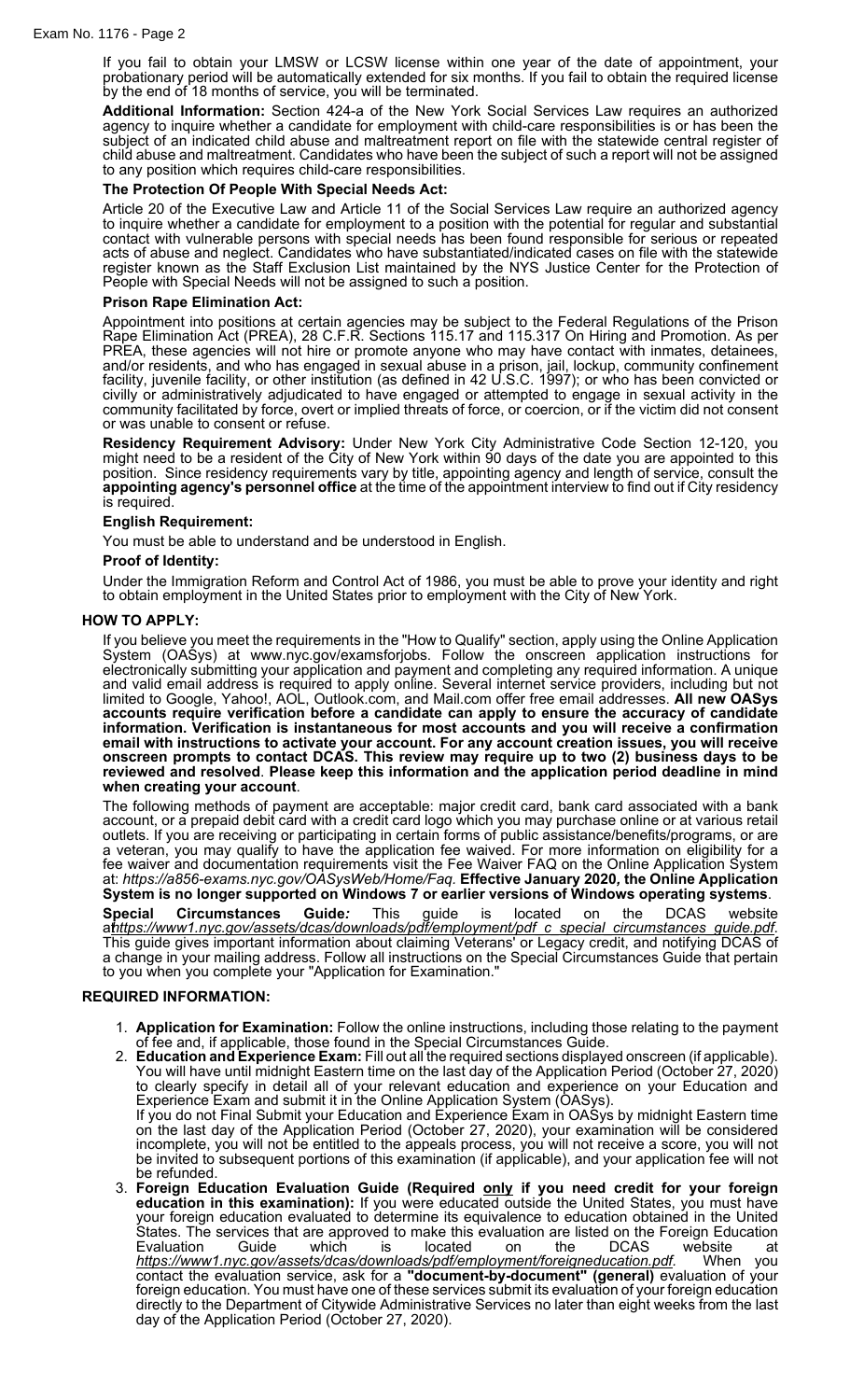## **THE TEST:**

Your score will be determined by an Education and Experience Exam. You will receive a score of 70 points for meeting the education requirement listed above. After this requirement is met, you will receive additional credit up to a maximum of 100 points on the following basis:

| If you have satisfactory full-time experience in social work subsequent to receiving<br>the master's degree in social work, in a recognized child welfare, adult or family<br>services agency, or in a hospital, mental health, school, jail or prison setting for: | You will<br>receive: |
|---------------------------------------------------------------------------------------------------------------------------------------------------------------------------------------------------------------------------------------------------------------------|----------------------|
| At least 1 year but less than 3 years                                                                                                                                                                                                                               | up to 10<br>points   |
| At least 3 years but less than 5 years                                                                                                                                                                                                                              | up to 20<br>points   |
| 5 or more years                                                                                                                                                                                                                                                     | up to 30<br>points   |

# **If you possess one of the following licenses issued by the New York State Education Department: You will receive:**

| Licensed Master Social Worker (LMSW) | 5 points |
|--------------------------------------|----------|
|                                      |          |

Licensed Clinical Social Worker (LCSW) 10 points 10 points 10 points 10 points 10 points 10 points 10 points 10 points 10 points 10 points 10 points 10 points 10 points 10 points 10 points 10 points 10 points 10 points 10

You will receive a maximum of one year of experience credit for each year you worked. Experience must be obtained by the last day of the Application Period (October 27, 2020).

During the Education and Experience Exam (EEE), you may answer questions about your experience. If your experience was on a part-time basis working less than 35 hours per week, you will need to convert your part-time experience to full-time experience using the formula below. Once you have determined your full-time experience equivalent, use this amount to answer questions about your experience.

(number of hours worked per week/35) x (number of months worked)

For example, if you worked at a job for 21 hours per week for 12 months, you would make the following calculation:  $21/35 \times 12 = 7.2$  months.

**Experience and license must be obtained by the last day of the Application Period (October 27, 2020).**

## **CHANGE OF MAILING ADDRESS, EMAIL ADDRESS, AND/OR TELEPHONE NUMBER:**

It is critical that you promptly notify DCAS of any change to your mailing address, email address and/or phone number. If we do not have your correct mailing address, email address and/or phone number, you will not receive information about your exam(s), consideration for appointment and/or important information that may require a response by a specified deadline. If you need to update your Mailing Address, Email Address, and/or Telephone Number, read below:

- City Employees update this information in NYCAPS Employee Self-Service (ESS) at *www.nyc.gov/ess*
- All Others update this information on your Profile page in the Online Application System (OASys) by logging into your OASys account and navigating to your Dashboard, then your Profile tab at *www.nyc.gov/examsforjobs*
- Submit a written request by email at OASys@dcas.nyc.gov, by fax (646) 500-7199, or by regular mail: DCAS, 1 Centre Street, 14th Floor, New York, NY 10007. Your written request must include your full name, social security number, exam title(s), exam number(s), previous mailing and/or email address, and your new mailing and/or email address.

# **CHANGE OF NAME AND/OR SOCIAL SECURITY NUMBER:**

Use the Data *Correction* Form and follow all instructions for changing your name and/or social security number with DCAS. The following link will provide you with the DCAS Data Correction Form: *https*:*//www1*.*nyc.gov/assets/dcas/downloads/pdf/employment/dp148a.pdf.*

#### **THE TEST RESULTS:**

If you pass the Education and Experience Exam, your name will be placed in final score order on an eligible list, you will be given a list number and you will be notified by mail of your test results. The eligible list determines the order by which candidates will be considered for appointment. If you meet all requirements and conditions, you will be considered for appointment if your name is reached on the eligible list. Once a list has been established, it will typically remain active for four years. To learn more about the civil service system go to: *https://www1.nyc.gov/site/dcas/employment/civil-service-system.page*.

If you believe that your test part was rated incorrectly, you may submit an appeal of your score to DCAS, Committee on Manifest Errors, through the Online Application System (OASys). Your appeal must give specific reasons why your score should be higher. Your appeal may result in a higher or lower rating.

To access the appeal portal of OASys, please log into your OASys account at [www.nyc.gov/examsforjobs](https://gcc01.safelinks.protection.outlook.com/?url=http%3A%2F%2Fwww.nyc.gov%2Fexamsforjobs&data=02%7C01%7Cpfong%40dcas.nyc.gov%7C11745fc37d004f2da51108d795e73a16%7C32f56fc75f814e22a95b15da66513bef%7C0%7C0%7C637142692650013747&sdata=nJhfk1ovFKjAvYN1h8WuOlhKyQ6kdm7v%2FhFRcw%2BJzjw%3D&reserved=0) and use the following steps:

- 1. Navigate to the Dashboard for the Appeals tab.
- 2. Click the NEW APPEAL button to create and submit your appeal.<br>3. Select the exam from the Exam drop-down list, and
- Select the exam from the Exam drop-down list, and
- 
- 4. Select the exam part from the Exam Part drop-down list. Select the reason for your appeal from the Appeal Reason drop-down list (if applicable).
- 6. Enter the details of your appeal by providing specific reasons why your score should be higher.

Note: You may attach up to 5 documents to support your appeal by using the attachment functionality.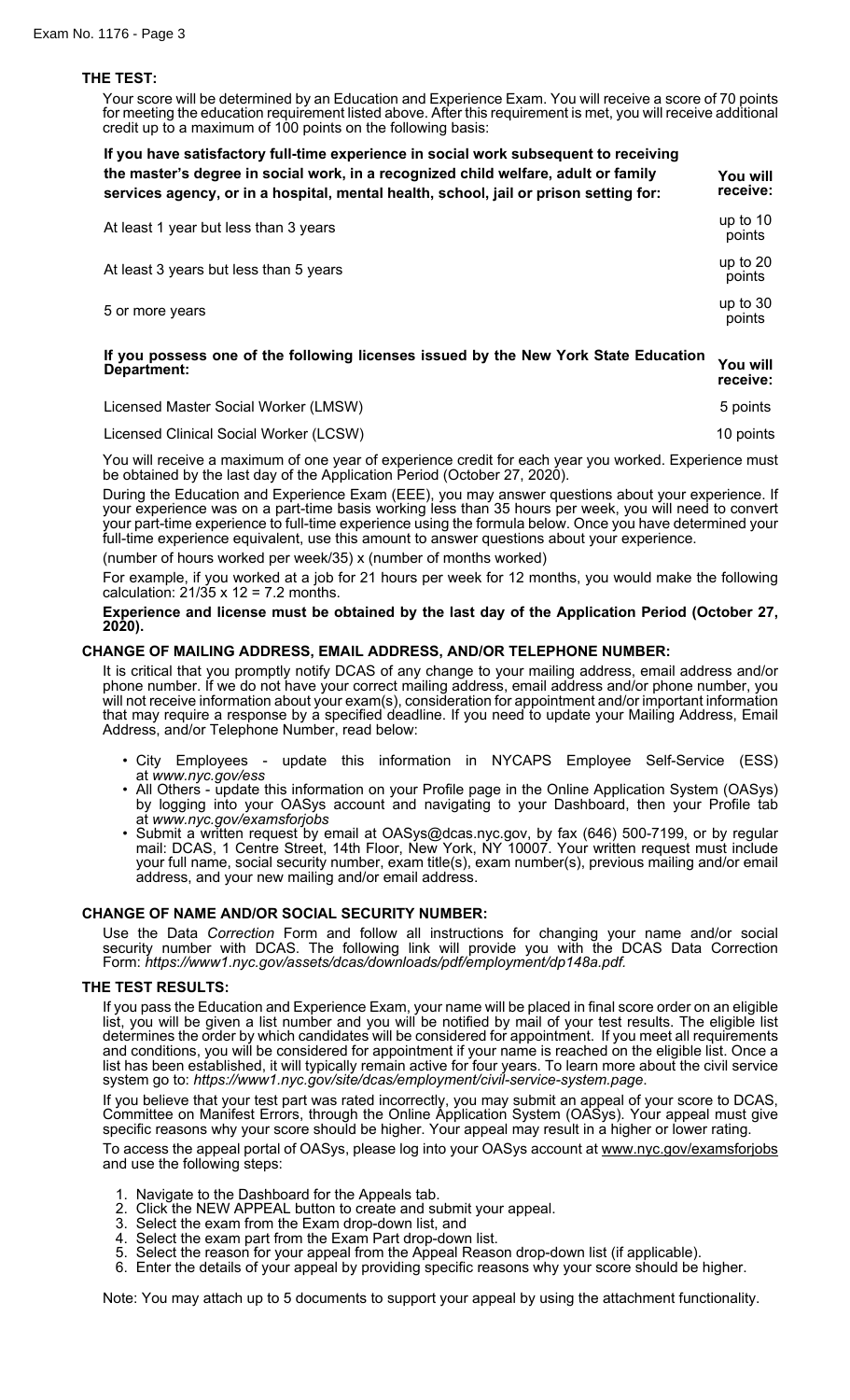# **ADDITIONAL INFORMATION:**

**Selective Certification for Foreign Language and/or American Sign Language**: If you can speak Albanian (ALB), Arabic (ARA), Bengali (BEN), Bosnian/Serbo-Croatian (CRO), Chinese (Cantonese) (CAN), Chinese (Mandarin) (MAN), French (FRE), Greek (GRE), Haitian/Creole (CRE), Hindi (HIN), Italian (ITA), Japanese (JPN), Korean (KOR), Portuguese (POR), Polish (POL), Russian (RUS), Spanish (SPA), Tibetan (TIB), Urdu (URD), Vietnamese (VIE), West African Languages (e.g., Ibo, Swahili, Yoruba) (WAL), Yiddish (YDD) and/or you know American Sign Language (ASL), you may be considered for appointment to positions requiring this ability through a process called Selective Certification. If you pass a qualifying test, you may be given preferred consideration for positions requiring this ability. If you wish to apply for this Selective Certification, follow the onscreen instructions when completing the Education and Experience Exam to indicate your interest in such Selective Certification and Final Submit it in the Online Application (OASys).

## **Selective Certification For Special Experience:**

**Selective Certification for Positions requiring Social Work Experience In Correctional Facilities (RIK):** If you have at least 6 months of full-time satisfactory social work experience subsequent to receiving the master's degree in social work working with inmates in a correctional setting, and/or working with a criminal justice population (including parole/probation), or a forensic mental health population, you may be considered for appointment to positions requiring this experience through a process callled Selective Certification. If you qualify for Selective Certification, you may be given preferred consideration for positions requiring this experience. If you wish to apply for this Selective Certification, follow the onscreen instructions when completing the Education and Experience Exam to indicate your interest in such Selective Certification and Final Submit it in the Online Application (OASys). Your experience will be checked by the appointing agency.

**Selective Certification to fill Certain Positions requiring Social Work Experience in Mental Health (MMH):** If you have at least one year of full**-**time satisfactory social work experience subsequent to receiving the master's degree in social work working in a mental health program, providing services to individuals with diagnosed mental illness, you may be considered for appointment to positions requiring this experience through a process called Selective Certification. If you qualify for Selective Certification, you may be given preferred consideration for positions requiring this experience. If you wish to apply for this Selective Certification, follow the onscreen instructions when completing the Education and Experience Exam to indicate your interest in such Selective Certification and Final Submit it in the Online Application (OASys). Your experience will be checked by the appointing agency.

**Selective Certification to fill Certain Positions in Homeless and Assisted Outpatient Treatment Programs (HOT):** If you have at least two years of full-time satisfactory social work experience subsequent to receiving the master's degree in social work providing direct service to homeless or assisted outpatient populations, you may be considered for appointment to positions requiring this experience through a process called Selective Certification. If you qualify for Selective Certification, you may be given preferred consideration for positions requiring this experience. If you wish to apply for this Selective Certification, follow the onscreen instructions when completing the Education and Experience Exam to indicate your interest in such Selective Certification and Final Submit it in the Online Application (OASys). Your experience will be checked by the appointing agency.

**Selective Certification to fill Certain Positions in Health and Criminal Justice Initiatives (HCJ):** If you have at least two years of full-time satisfactory social work experience subsequent to receiving the master's degree in social work collaborating with law enforcement or other criminal justice entities involved in treating people with health and mental health issues, you may be considered for appointment to positions requiring this experience through a process called Selective Certification. If you qualify for Selective Certification, you may be given preferred consideration for positions requiring this experience. If you wish to apply for this Selective Certification, follow the onscreen instructions when completing the Education and Experience Exam to indicate your interest in such Selective Certification and Final Submit it in the Online Application (OASys). Your experience will be checked by the appointing agency.

**Selective Certification to fill Certain Positions in Substance Misuse Prevention and Control (SMP):** If you have at least two years of full-time satisfactory social work experience subsequent to receiving the master's degree in social work providing direct service to people with mental illness involved in substance misuse and abuse, you may be considered for appointment to positions requiring this experience through a process called Selective Certification. If you qualify for Selective Certification, you may be given preferred consideration for positions requiring this experience. If you wish to apply for this Selective Certification, follow the onscreen instructions when completing the Education and Experience Exam to indicate your interest in such Selective Certification and Final Submit it in the Online Application (OASys). Your experience will be checked by the appointing agency.

**The above Selective Certification requirements may be met at anytime during the duration of the list.** If you meet this requirement at some future date, please submit a request by mail to: DCAS Bureau of Examinations - Exam Development Group, 1 Centre Street, 14th Floor, New York, NY 10007. Please include the examination title and number, your social security number, and the Selective Certification you are requesting on your correspondence.

#### **Application Receipt:**

You will be emailed a receipt immediately after you have applied for the examination. If you do not receive this receipt, check "Junk", "Trash", or "Spam" folders for the primary email linked to your Online Application System (OASys) account. If you are unable to locate the email, you can view a summary of the notification email to you on your OASys Dashboard, then Notifications. If you are still unable to find the email, please email DCAS via the Contact feature available in OASys with a description of the issue and include the exam number and your profile number located on your Profile page. While on your Profile page, check that the email addresses you provided are correct and/or updated.